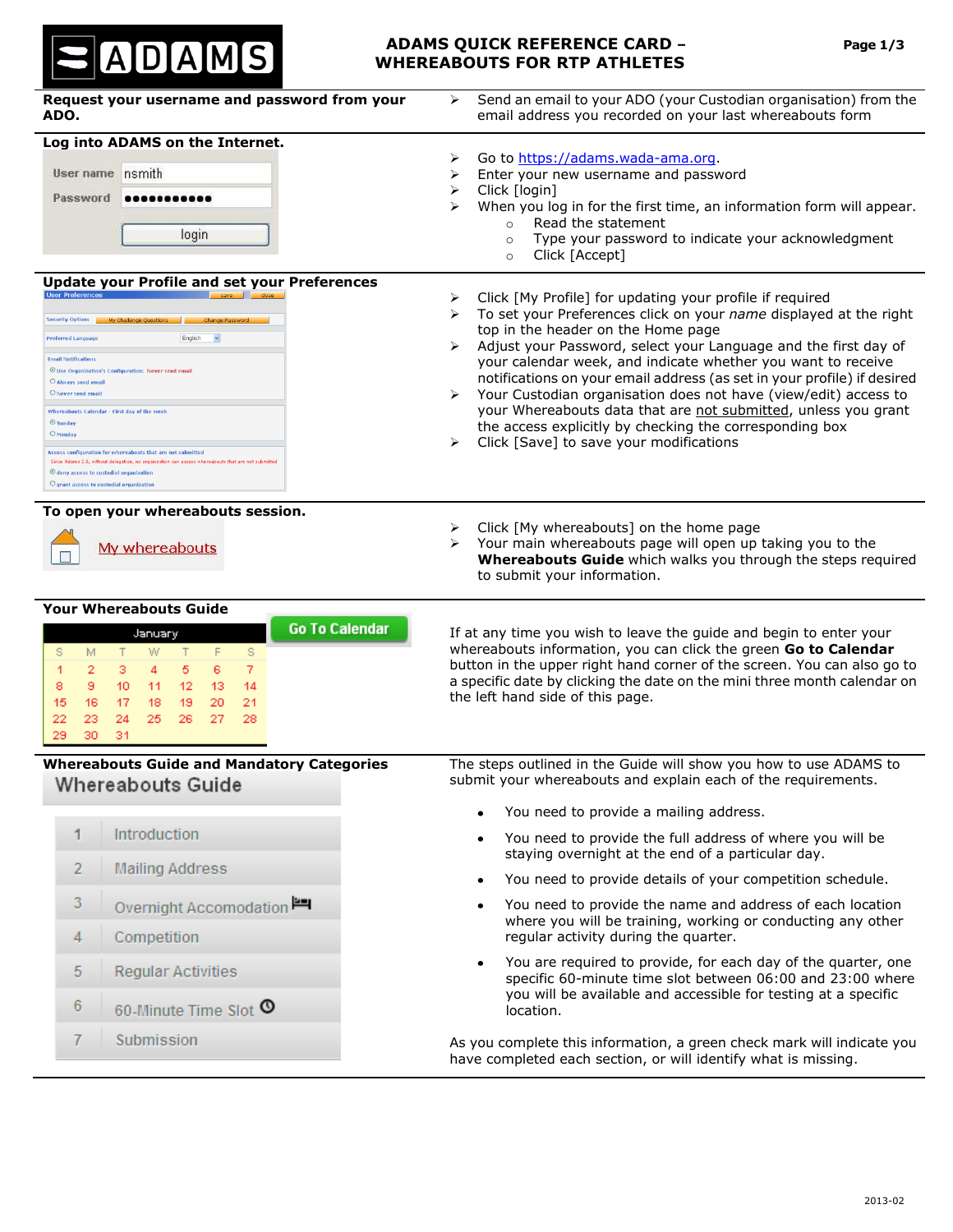# ADAMS

## **Entering location information**

**Populate your calendar** 



- 1. Click an existing entry on the [calendar](javascript:showView() (or create a new one by clicking a date in the calendar, or by using the **New** button in the top right hand corner).
- 2. Select an address from the drop-down list, or create one by clicking the **New** button next to the address field.
- 3. In the **Edit (or New) Entry** pop-up, choose the relevant category (competition, overnight accommodation, etc) and select the start and end time for this location.
- 4. If this is an entry that applies to other days as well, you can select the relevant days right away to save time.
- 5. You can also attach a 60-minute time slot to a whereabouts entry at the same time.
- 6. Click **Save**
- 7. Repeat this step for each of the requirements set out in the guide.

Each new location (address) that you enter will also be stored in your **Address Book** so that these locations are available to you in the future without re-entering them. They will be accessible by typing the first few letters or from a drop down menu when you add an entry to the calendar.

| <b>ADAMS</b><br>O<br><b>MY WHEREABOUTS</b><br><b>GO BACK</b><br><b>Calendar View</b><br>October 2011<br>011-Q4 Status: Not Submitte<br>he quarter 2011-O4 is overdue | <b>MY ADDRESS BOOK</b> | <b>Submission History</b> | <b>Notes &amp; Activities</b><br>Day Week<br>Month                                                   | As you add more entries, your calendar will begin to populate with each<br>category highlighted with an icon or colour to illustrate what sort of<br>entry it is.                                    |
|----------------------------------------------------------------------------------------------------------------------------------------------------------------------|------------------------|---------------------------|------------------------------------------------------------------------------------------------------|------------------------------------------------------------------------------------------------------------------------------------------------------------------------------------------------------|
| Submit                                                                                                                                                               |                        |                           | <b>New Entry</b>                                                                                     | ®<br>21                                                                                                                                                                                              |
| $011 - \Omega_0$ - Not Submi                                                                                                                                         |                        |                           | Training<br>CANADA<br>K7Y-P08<br>Select a Categon                                                    | New<br>Residence<br>06:00 ① C<br><b>Training 1</b>                                                                                                                                                   |
|                                                                                                                                                                      |                        |                           | <b>Reqular activities</b><br>Competition<br>Overnight Accommodation<br>T All Da<br><b>Start Time</b> | Residence<br>当こ                                                                                                                                                                                      |
| 23                                                                                                                                                                   |                        | 25                        | End Time<br>60-Min Time Slot <sup>(0)</sup><br>$\Box$<br>Cancel                                      | ■○ Residence<br>On the lower left corner of the screen, you will also see a mini-calendar<br>of the quarter. Each date in red indicates a day that is missing some<br>required information.          |
| b<br>19                                                                                                                                                              |                        |                           | Please enter a 60-min. time slot                                                                     | By placing your cursor over this date, the calendar will indicate what<br>information is missing for that particular day.                                                                            |
| <b>Submitting your Whereabouts.</b><br><b>My Whereabouts</b><br>2011-Q4 Status: Submitted<br><b>Submit</b>                                                           |                        |                           |                                                                                                      | Once the mini calendar no longer has any dates in red and the status<br>bars of the whereabouts guide indicate you have met all of the<br>requirements, you may submit your whereabouts information. |
| <b>Mailing Address</b>                                                                                                                                               |                        |                           |                                                                                                      |                                                                                                                                                                                                      |
| <b>Whereabouts Guide</b><br><b>Filter By:</b><br>2011-Q4 - Submitted                                                                                                 |                        |                           |                                                                                                      |                                                                                                                                                                                                      |